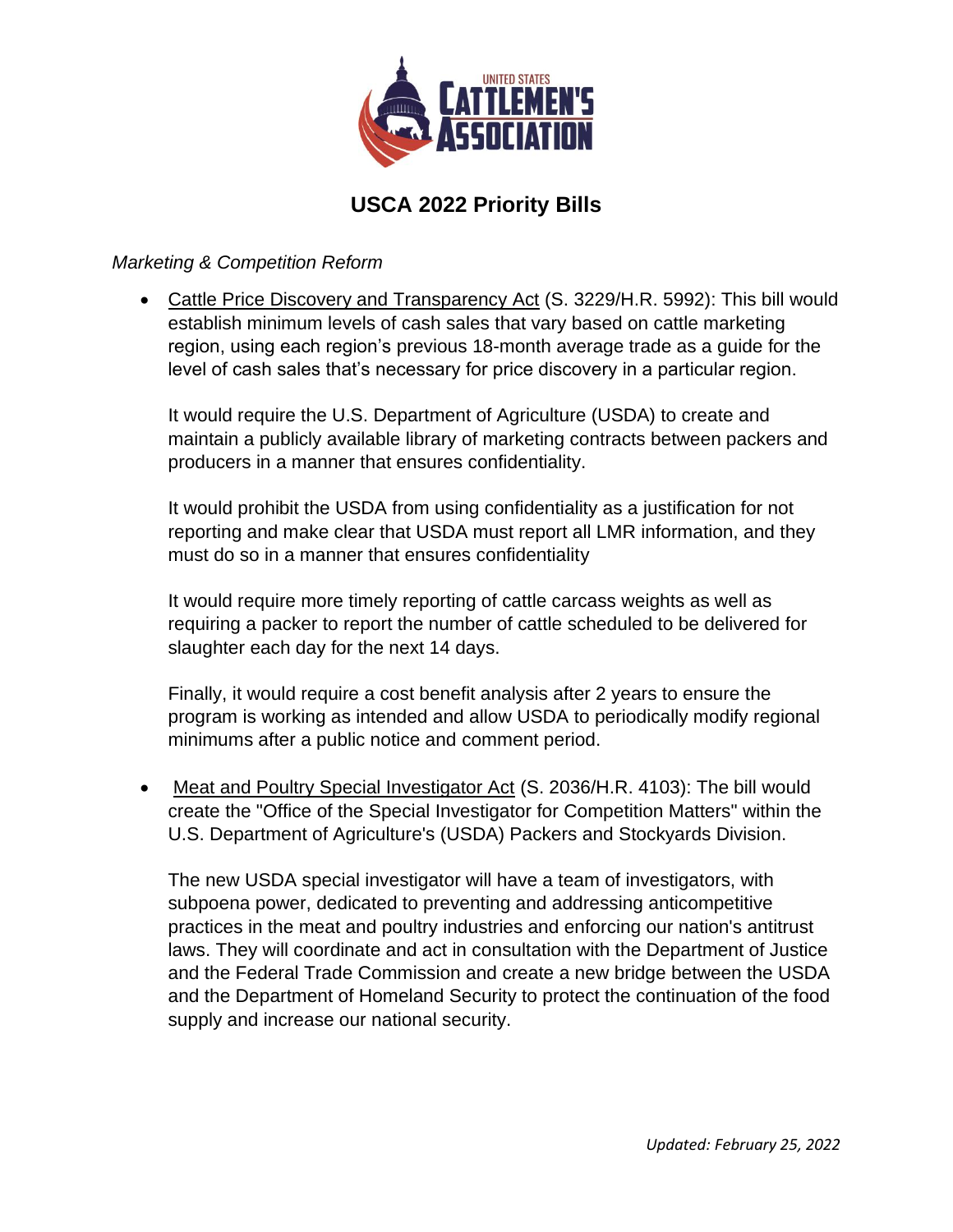## *Building Capacity for Independent Processors*

• Strengthening Local Processing Act (S. 370/H.R. 1258): This bill would increase the federal share of costs for state inspection from 50 to 65 percent and for Cooperative Interstate Shipment (CIS) facilities from 60 to 80 percent, thus encouraging more states to operate state inspection programs and participate in CIS. There are currently 27 states that operate a state inspection program and eight states that participate in CIS.

The legislation would also authorize competitive grants to small and very small establishments, state inspected facilities, custom exempt facilities, or new smallscale slaughter facilities for activities related to COVID-19 response and recovery. It would also authorize a new \$10 million grant program for colleges and universities to establish or expand meat processing training program and a new \$10 million grant program for small and very small establishments or nongovernmental organizations to offset the cost of training new meat processors.

• New Markets for State-Inspected Meat and Poultry Act of 2021 (S.107/H.R. 5246): This bill allows meat and meat food products inspected by State Meat and Poultry Inspection programs to be sold in interstate commerce.

Under the current federal inspection program, the Department of Agriculture Food Safety and Inspection Service allows states that meet certain requirements to inspect meat and meat food products. The state-inspected products are currently limited to intrastate commerce, unless a state opts into a separate Cooperative Interstate Shipment Program.

# *Labeling*

- U.S.A. Beef Act (S. 2623/H.R. 4973): This bill prohibits the label of cattle meat or a meat food product of cattle from bearing the phrase Product of U.S.A. unless such meat or meat food product is exclusively derived from one or more cattle born, raised, and slaughtered in the United States.
- American Beef Labeling Act (S. 2716): This bill would require the U.S. Trade Representative (USTR), in consultation with the U.S. Secretary of Agriculture, to develop a World Trade Organization-compliant means of reinstating MCOOL for beef within one year of enactment. USTR would have six months to develop a reinstatement plan followed by a six-month window to implement it. If USTR fails to reinstate MCOOL for beef within one year of enactment, it would automatically be reinstated for beef only.